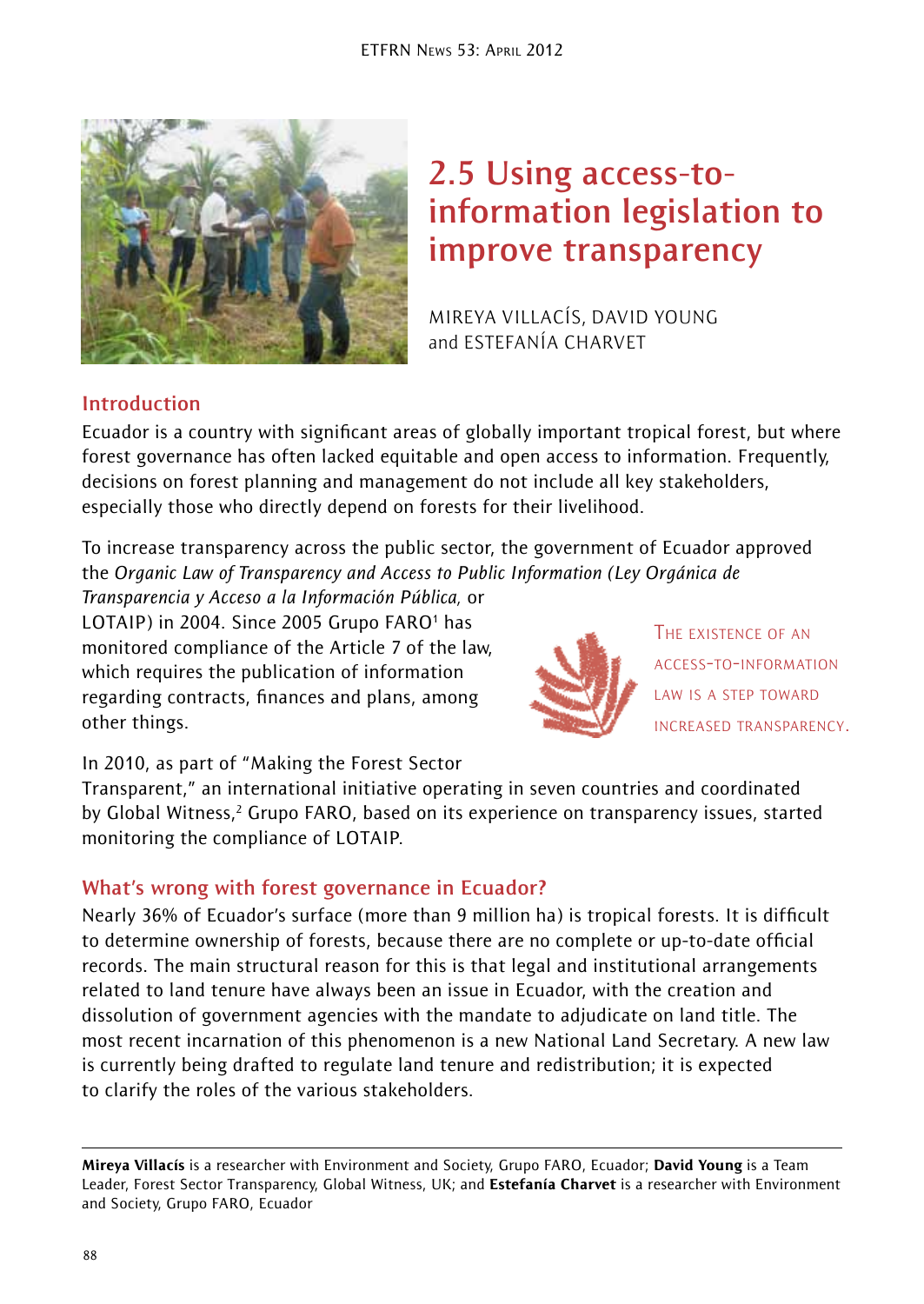Around 75% of the nation's forests outside protected areas are the property of indigenous peoples and smallholders, only half of whom have legal title. The other 50% claim to have customary rights; however, the land has not been legally allocated to them. These unclear tenure arrangements are a major underlying cause of poor forest governance. This in turn often leads to perverse outcomes such as disenfranchisement of indigenous and other rights-holders; demoralized sense of ownership, pride and therefore investment in sustainable rural livelihoods among forest-dependent peoples; and inequitable centralization of power in economic elites. These factors exacerbate other important drivers:

- deforestation for large-scale agricultural and infrastructure investments, which is often the consequence of broad economic policies that socialize the environmental and social costs of industrial development while privatizing the profits;
- small-scale but extensive "illegal" logging most forest exploitation is by small operators, and from their perspective the distinction between informal and illegal logging activities barely exists in a context where land- and forest-tenure are weak;
- lack of access to information since forest land outside protected areas is private property, the state does not allocate concessions or permits for use rights, but logging companies are required by law to obtain licences from the Ministry for the Environment (*Ministerio del Ambiente,* or MAE) after the submission and approval of a management plan. Licences and plans are not made publicly available, so it is not possible to independently judge their quality. Nonetheless, the ministry's own figure for the deforestation rate indicates that insufficient accuracy and rigour are applied to forest management planning to ensure sustainability.<sup>3</sup> Other than occasional studies, there is also a lack of updated and verifiable information on deforestation rates, species status, drivers of land conversion, illegality, etc. In addition, the information that is available is scattered among different entities; and
- lack of access to decision-making  $-$  in general, decisions about forests do not include the participation of all key stakeholders, especially those who directly depend on forests for their livelihood. This makes it impossible for citizens to independently satisfy themselves that the state is following the rules, and is implementing policies and practices to ensure the provision of the public benefits of forests (including mitigation against climate change).

Solutions to the problem of poor forest governance are not straightforward. The list of social, economic and environmental issues affecting forests in Ecuador — and elsewhere — is long and complex, and measures to address them all, by state or non-state actors, are beyond the scope of this paper. This article focuses on one element: access to information.

#### **Fixing forest governance weaknesses in Ecuador: the role of transparency**

The "Making the Forest Sector Transparent" programme focuses on increased transparency as an entry point, since it has broad support — few people would state they are against it. It is important, however, to make clear the link to a shared sense of good governance: "Transparency is inextricably linked to governance: although there is no coherent body of governance theory, descriptions of good governance processes tend to be broadly similar, describing a situation whereby the state and its institutions are not seen as the only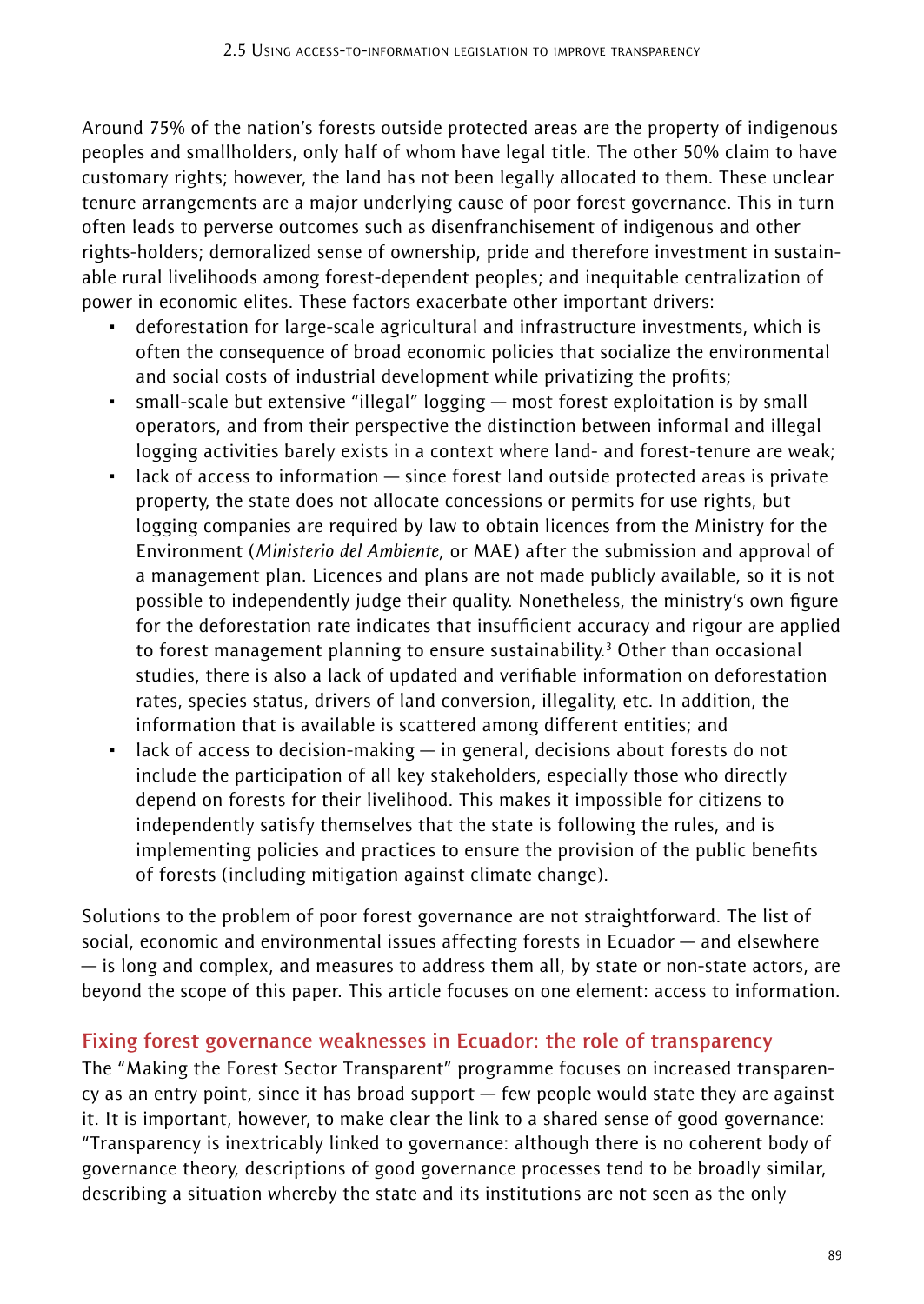relevant actors in the allocation of development priorities, and increasing relevance is given to the role of networks in the pursuit of common goals. The state therefore becomes just one actor in the process of governance, alongside civil society and the private sector; and for this to function, a degree of transparency — both in terms of information disclosure and access to decision-making  $-$  is required in order for the participants to be able to interact constructively."4 Transparency supports the role of diverse actors in several ways:

- to hold others, especially government and/or key decision-makers, to account;
- to improve public policy and efficiency through complementary roles ("checks and balances") and openness; and
- to combat corruption through a wider knowledge of the rule of law.

For transparency to be useful and for it to lead to accountability and improved governance, some form of social contract is required. The roles and responsibilities of the state, on one hand, and citizens, on the other, must be agreed to  $-$  at least implicitly  $-$  by each party. In this context, the government of Ecuador, based on a bill presented by a coalition of civil society organizations, approved LOTAIP<sup>5</sup> in 2004. This law states that "Access to public information is a right, and is guaranteed by the state." Article 7 of LOTAIP requires the publication of information regarding contracts, finances, plans, among others, by all public agencies or agencies that receive public funds.<sup>6</sup>

The Ombudsman *(Defensoría del Pueblo)* has the mandate to enforce compliance with LOTAIP, but the only consequence for non-compliance is inclusion in a list of institutions with unfulfilled compliance. Independent assessment shows that the law needs improvement: in an international rating by the Centre for Law and Democracy LOTAIP obtained a score of only 75 out of 150.7 It received its low grade mainly for vague provisions for appeals and sanctions.

Additionally, the 2008 Constitution provides for support to LOTAIP by establishing a fifth branch<sup>8</sup> of the state: the Transparency and Social Accountability Branch. It was created in response to innumerable cases of corruption, but also in the context particular to Ecuador, such as ethnic diversity and well-organized indigenous peoples' groups. This required the creation of opportunities for dialogue and greater participation in state functions.

The new branch has the mandate to use social accountability $\theta$  and public participation to foster transparency and prevent corruption within public or private agencies that provide public services. Although the current government has made some efforts to generate information and make it available, there is still a long way to go, both in terms of making information available and in ensuring that this and other mechanisms — such as clearly defined roles and coordination among the public institutions in charge of forest management — deliver good forest governance.

Despite the fact that LOTAIP is one of the main instruments to assess and promote transparency in Ecuadorian public institutions, it does not provide any criteria to measure quality and completeness of information. The law, the ombudsman and the transparency and social accountability branch are necessary, but are not sufficient to guarantee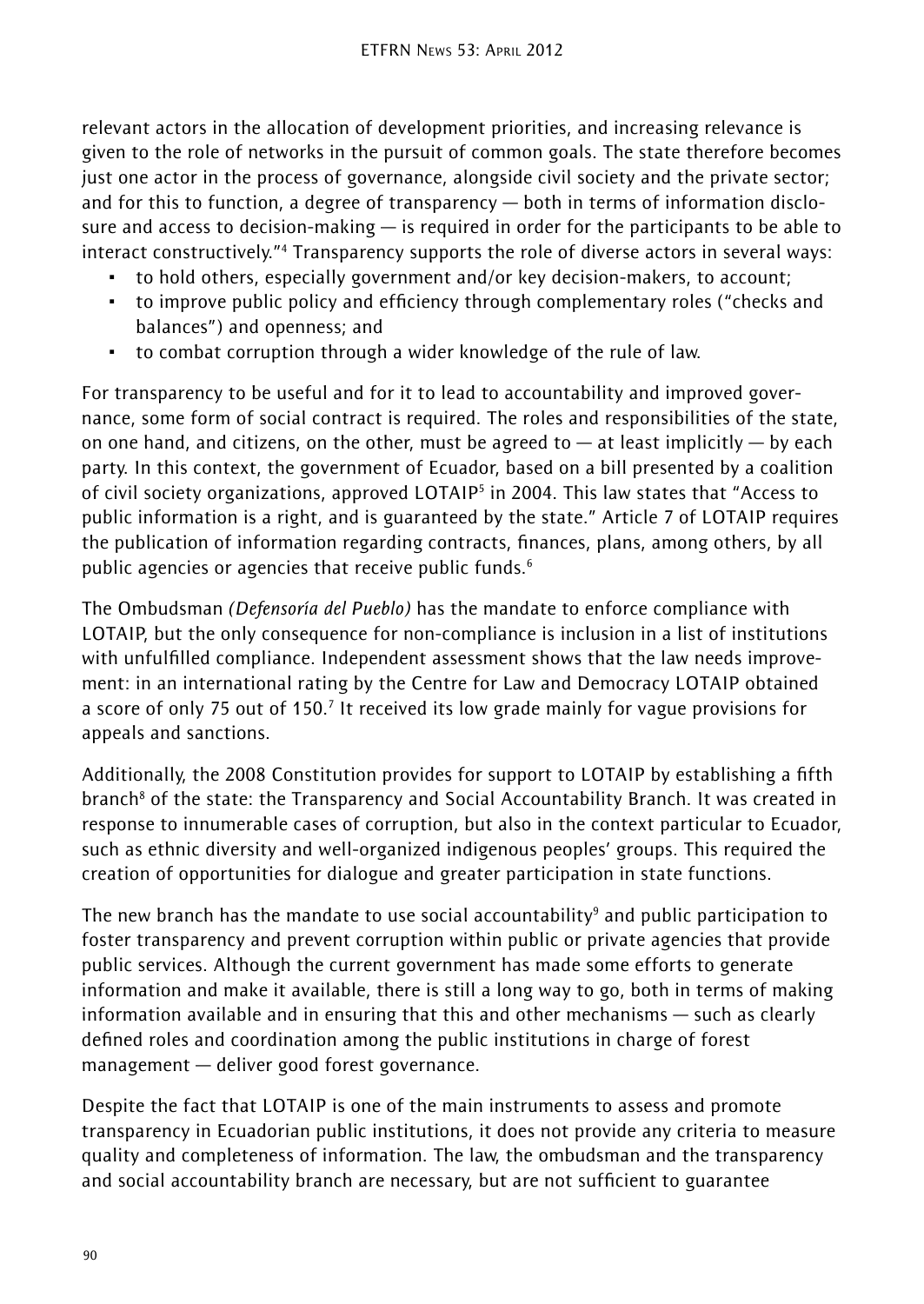compliance with the law. Some standards were necessary in order to measure the level of transparency in public agencies.

# **Assessing proactive publication of information**

In an effort to fill this gap, in 2005 Grupo FARO developed a methodology with measurable and comparable criteria to assess public institutions with regards to compliance of the law. Grupo FARO's assessment focused on Article 7 of the law, which specifies information dissemination, and covers 20 areas of obligation (Table 1). In order to validate the methodology Grupo FARO organized six focus groups, with representatives of civil society organizations, community leaders and public officials, to rank the areas according to the relevance of the information needed by citizens.

This assigned a weight according to relevance for public management: items that are a high priority to enable the organization to perform its role were assigned a weight of 70%; items that are complementary for this were weighted 20%; and items that help describe the organization were weighted 10%. The assessment looks only at the information published by the institutions through their web sites. Each item is composed of multiple sub-items, each of which is assigned a value of 0 or 1 on the basis of availability of certain documents, the level of disaggregation of the information, and the timeliness, for example. All these components contribute to the construction of an index that rates the overall fulfilment of the access to information law.

| <b>Priority</b><br>(weighted 70%)              | Complementary<br>(weighted 20%)             | <b>Descriptive</b><br>(weighted 10%)              |
|------------------------------------------------|---------------------------------------------|---------------------------------------------------|
| F) Forms availability                          | C) Salaries                                 | A) Legal structure,<br>regulations and procedures |
| G) Annual budget                               | D) Services offered                         | B) Contact information                            |
| H) Internal and government<br>audits           | J) Breach of contract                       | E) Collective agreements                          |
| K) Plans and programs                          | L) External or internal credit<br>contracts | I) Contractual processes                          |
| M) Accountability<br>mechanisms                | N) Allowances                               | O) Who is responsible for<br>information          |
| P)* Applied sentences                          | S)* Resolutions                             |                                                   |
| $Q$ <sup>*</sup> Applied resolutions           |                                             |                                                   |
| R)* Applied only for the<br>Central Bank       |                                             |                                                   |
| T)* Information specific for<br>some tribunals |                                             |                                                   |

#### Table 1. LOTAIP Article 7 areas, categorized by importance

Reference letters refer to the sequence of clauses in Article 7 of LOTAIP; \*Information specific to some agencies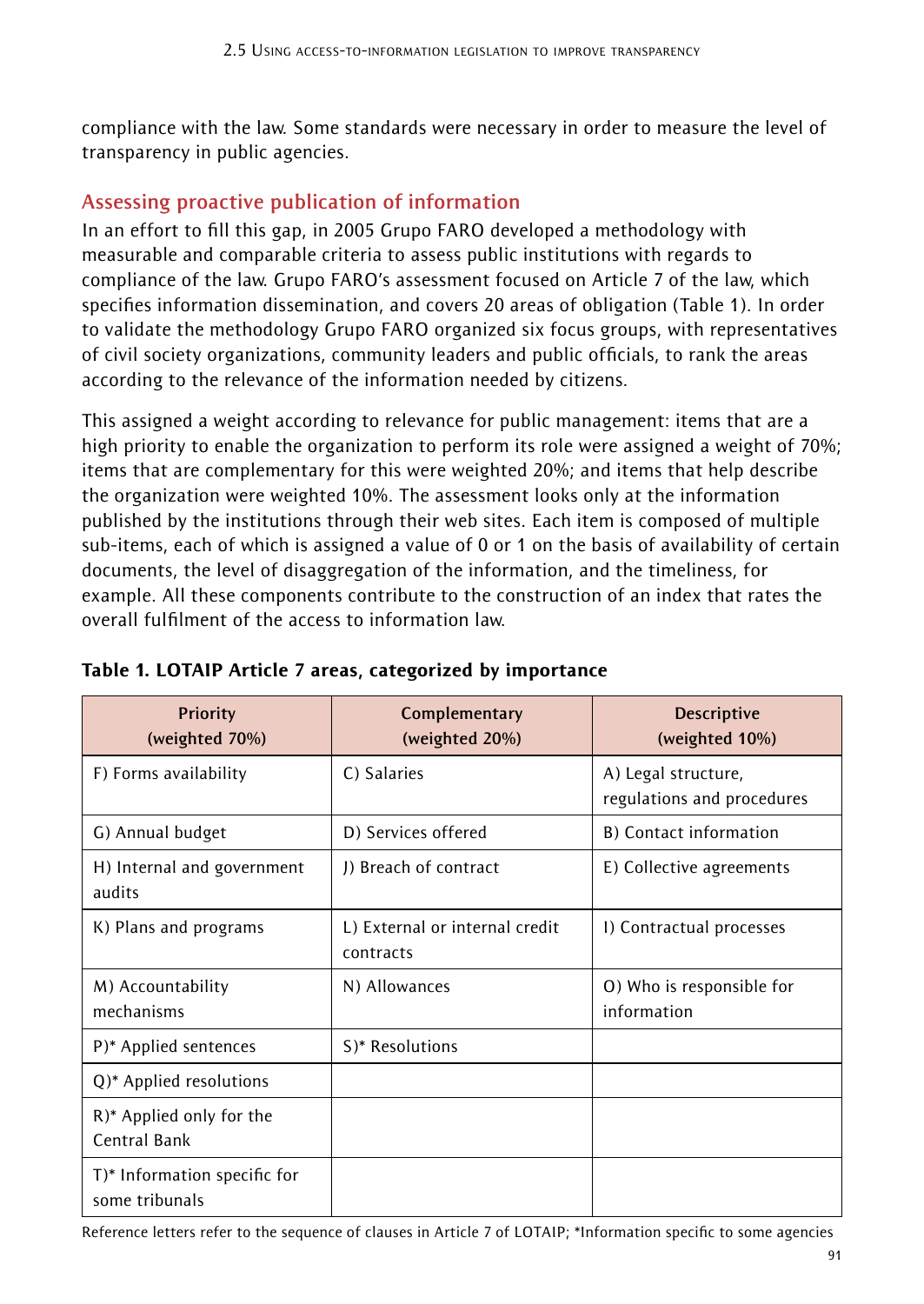In order to apply the methodology, Grupo FARO designed an online survey with 59 questions. The monitor completes the form according to the information found on the monitored web page. The information gathered is transferred to a data management program, which assigns values to the items and the sub-items and calculates the general index.

Since its development in 2005, the methodology has been applied to several ministries and local governments. In 2010, as part of "Making the Forest Sector Transparent," Grupo FARO started monitoring compliance of LOTAIP in 12 public institutions related directly or indirectly to forest management in Ecuador (Figure 1). One of these, the MAE, is responsible for the forest sector (outside protected areas) through its Natural Heritage Secretariat.



**Figure 1. LOTAIP compliance (%): 12 institutions with responsibilities in the forest sector**

The results from the March 2011 assessment show that the institution responsible for tax (SRI; 87%), the ombudsman (69%), and the central bank (73%) are the most transparent as far as proactive publication of information, as prescribed by LOTAIP, is concerned.<sup>10</sup> By December 2011 the SRI (81%), and the Ombudsman (69%) had remained in the top three, joined by the environment ministry (MAE; 72%).<sup>11</sup> MAE's dramatic change  $-$  from 25% in March to 72% in December — is significant; the launch of the Grupo FARO's National Transparency Report for the Forest Sector increased attention on transparency issues within this ministry more than in other public institutions.

This kind of monitoring helps citizens to know how public institutions are doing in terms of compliance with their transparency obligations, and about the speed with which they are improving access to information. Grupo FARO and Global Witness complemented these results with other publications, including a global annual report on forest sector transparency<sup>12</sup> and an analysis of public investment in the forest sector.<sup>13</sup>

## **Impacts**

As mentioned, the existence of a law on access to information does not guarantee transparency, either in making information available or in decision making. Civil society is an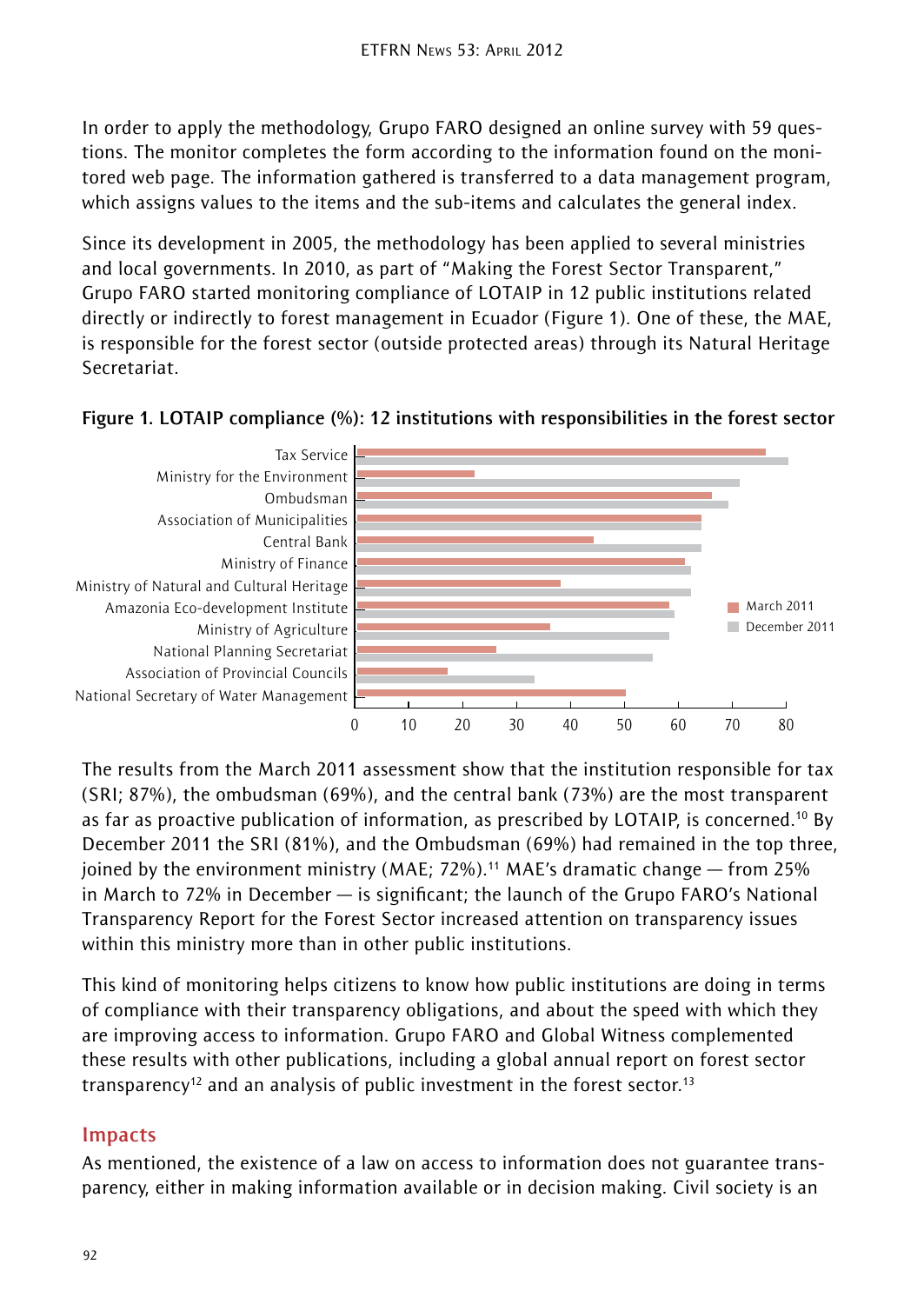important part of promoting and encouraging compliance with the law by putting the topic on the public agenda and by organizing citizen action on a range of issues related to access to information.

It is too early to identify any impacts from LOTAIP assessments on more sustainable and equitable forest management. In other sectors, however, Grupo FARO has used various approaches to achieve the goal of improving governance through increasing transparency. Grupo FARO worked directly with the public sector, increasing its capacity to provide information and respond to information demands, and with civil society to disseminate information about the law and of the right to information, to encourage public participation in decision making and to understand what people need to know. There are some examples of the impact of Grupo FARO's activities in other sectors:

- The Ministry of Finance increased compliance with LOTAIP from 30–90% between 2005 and 2007 and established a clear mechanism for responding to information demands.
- Quito city council increased compliance with the law from 37–75% in six months. This was done through training for webmasters on the use of LOTAIP and how to make information available to the public. After initial facilitation from Grupo FARO, the initiative established a "transparency certificate" for municipal agencies that perform well, which is now implemented by the city council.
- Access to information had an increasing profile on the public agenda. In 2010 the ombudsman published standard parameters for compliance with Article 7 of LOTAIP. These include provisions included in Grupo FARO's methodology, such as availability, timeliness and disaggregation.



• The Transparency and Social Accountability Branch, as the fifth branch of the state, is starting to be effective, working with other organizations (Grupo FARO among them) to develop a joint methodology to monitor compliance with LOTAIP and to improve responses to information requests.

In the forest sector, it can be expected that the continued use of a monitoring tool such as this one will continue to increase compliance with LOTAIP, and that the information made available can start to have a positive impact on governance. For example, an accessible list of operators who have committed infractions and are suspended from holding a licence would improve law enforcement. Likewise, publication of the licences themselves would provide clarity (not least to competing companies) that the rules regarding their issuance were being uniformly applied. In addition, publishing forest management plans would help people living near areas of forest operations to reach their own conclusions about the contribution these operations make to local and national environmental, social and developmental objectives.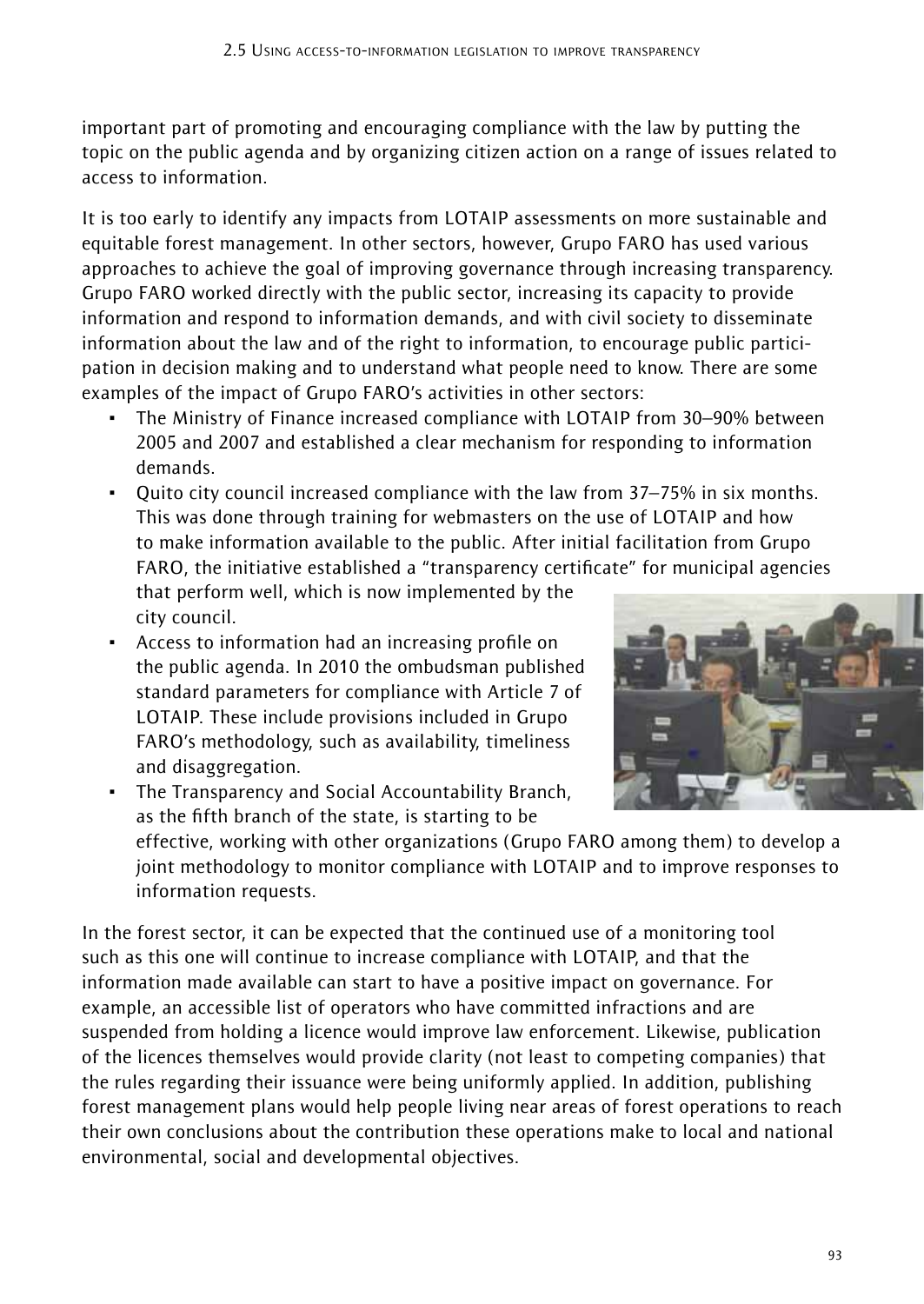#### **Lessons learned**

The existence of a framework such as a right-to-information law — especially one as structured as LOTAIP — greatly facilitates the monitoring and assessment of public access to information. In countries where no such law exists, or is new and/or weak and therefore not yet embedded in the culture of public institutions, such assessments are more difficult and less influential. In the forest sector, other norms, such as those generated by FLEGT or REDD+, incidentally provide a framework for assessing transparency. "Making the Forest Sector Transparent" is working to publish a gap analysis of the commitments to information disclosure annexed to some FLEGT VPAs, and to pilot a participation assessment tool for RFDD+

LOTAIP does not establish any criteria about the importance or the prioritization of the published information. An institution could potentially score very high by publishing a large quantity of low-value information. The Grupo FARO assessments rely on focus groups and other subjective approaches to develop a methodology to score information priorities. Until these are enshrined in the work of a state institution, such as the Transparency and Social Accountability Branch, those priorities will always be open to challenge.

LOTAIP has also not provided sufficient specificity about some information. For example, while LOTAIP requires all public agencies publish the contracts they manage, they are not explicitly required to make logging licences or forest management plans available, as they are not regarded as managing public resources. This is one area where compliance with the law has not been tested. Although LOTAIP does not prevent institutions from publishing any kind of information (unless it is classified as reserved), neither does it require specific details that may be important for good forest governance.

The existence of a right-to-information law is a step to increased transparency. But in order for a law to be effective, it should incorporate a component that clearly describes how the information has to be published by the institutions. Transparency is not only about uploading information on a web page; there ought to be an extra component in the law related to presenting the information in a way that is useful and easy to understand. The law needs also to have clear mechanisms to respond to information demands, and clear mechanisms to penalize — not just report — institutions when they don't comply with the law.

In general, the right to participate in policy and practice is strong in Ecuador. However, the forest law does not stipulate any formal requirements for participation in decisionmaking. As in many countries assessed by the programme, national dialogues with civil society have taken place on major issues, but they have been sporadic and not legally binding. Similarly, local forums have been promoted by civil society organizations with peers and with the government, but they are not institutionalized. The participation checklist currently being developed by Grupo FARO and others is intended to use a current global initiative (REDD+) as an entry point to address this.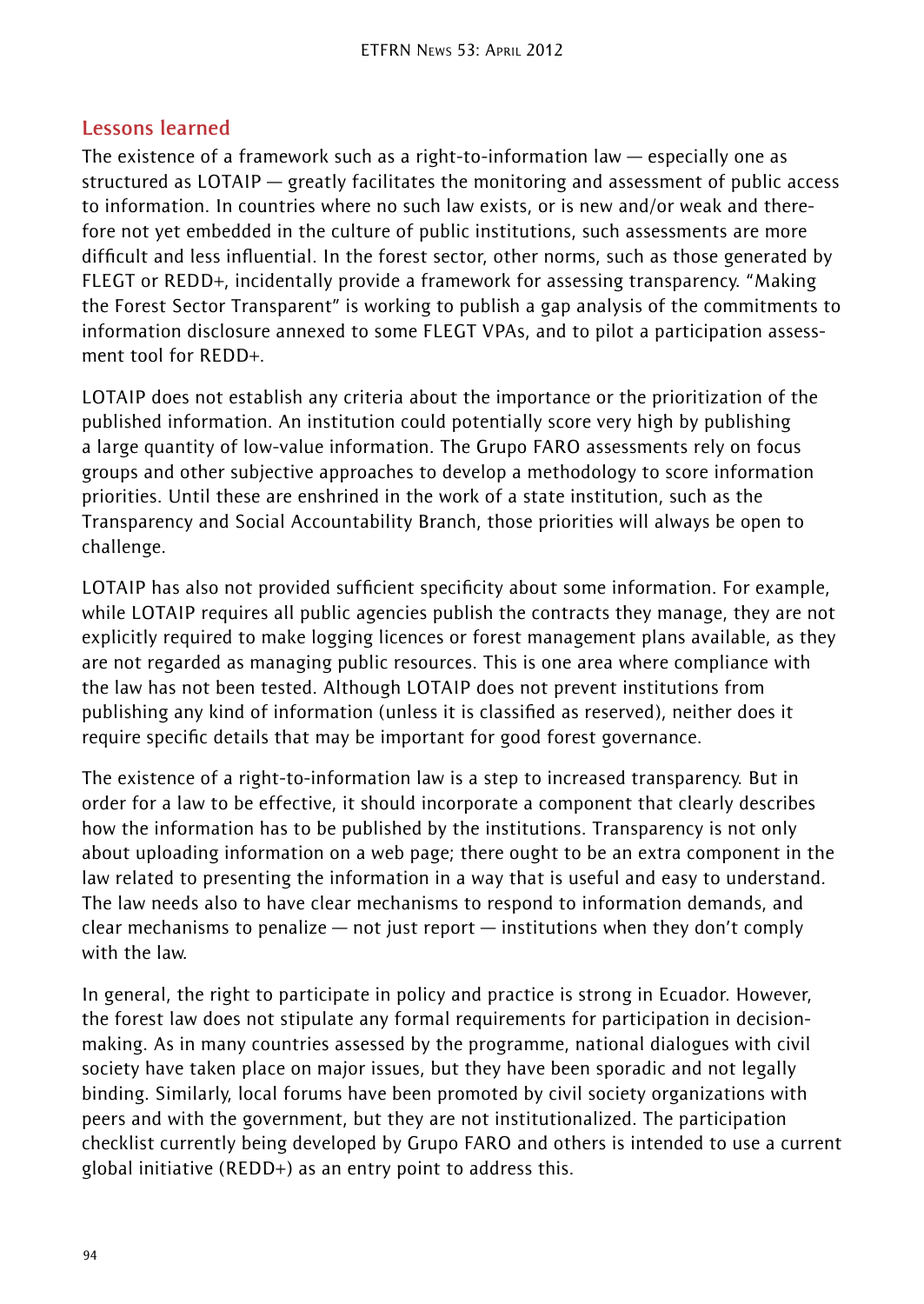Finally, it is important to mention that LOTAIP applies only to the public sector. The obligation of the state to be transparent stems in part from the concept of "public service" — that the state exists to serve the people. Private companies have no (or minimal) obligation to be more transparent. Private companies have social responsibilities; therefore, they should also be required to be transparent.

As the value of forests starts to shift away from timber as a commodity — something tangible and easy to see  $-$  to that of carbon and environmental services, neither of which are easily measured or monetized, it is increasingly important that public authorities in Ecuador and elsewhere be open about the public information they have and the decisions they make in the public interest.

#### **Endnotes**

- 1. Grupo FARO *(Fundación para el Avance de las Reformas y las Oportunidades*, or Foundation for Advance of Reforms and Opportunities), is an independent, impartial and secular civil society organization (CSO) that provides support and promotes the active participation of civil society, the business sector and state entities, based on research and analysis, for the proposal, implementation and monitoring of public, local and national policies.
- 2. Making the Forest Sector Transparent operates in Cameroon, the Democratic Republic of Congo, Ecuador, Ghana, Guatemala, Liberia and Peru. See www.foresttransparency.info for further details and Annual Transparency Reports for the forest sector in each of these countries.
- 3. According to a study published by the Ministry for the Environment, the rate of deforestation in the country is 0.63%, which means 61,800 hectares are lost each year. Data retrieved on December 22, 2011 from www.ambiente.gob.ec/sites/default/files/users/mponce/TasasDeforestacionEcuador. Ver\_.03.05.11.pdf
- 4. See Global Witness. 2010. Making the Forest Sector Transparent. Annual Transparency Report 2009, page 8; http://www.foresttransparency.info/cms/file/231.
- 5. *Ley Orgánica de Transparencia y Acceso a la Información Pública* (2004), Law No.24, published in official journal *(Registro Oficial Suplemento)* No. 337. There is no official website for LOTAIP, but a copy of the law can be found on the websites of many state institutions, for example www.ambiente. gob.ec/sites/default/files/users/lianeth/LEY%20organica%20DE%20transparencia%20Y%20AC-CESO%20A.pdf.
- 6. A rating of the Legal Framework for Right to Information in 89 Countries (www.rti-rating.org/ countrydata.html) provides a spreadsheet score for the quality of LOTAIP (in the law, not in implementation) compared to other countries. LOTAIP scores 75 points, which is the average score among the 89 countries.
- 7. See the Centre for Law and Democracy, Global Right to Information Rating: www.rti-rating.org/ methodology.html.
- 8. The Ecuadorian government is divided into five branches, each with separate and independent powers and areas of responsibility: executive, legislature, judiciary, electoral and transparency and social accountability.
- 9. Social accountability is an approach towards building accountability that relies on civic engagement, i.e., in which it is ordinary citizens and/or civil society organizations who participate directly or indirectly in exacting accountability. Retrieved from: http://web.worldbank.org/WBSITE/EXTER-NAL/TOPICS/EXTSOCIALDEVELOPMENT/EXTPCENG/0,,contentMDK:20509424~menuPK:127812 0~pagePK:148956~piPK:216618~theSitePK:410306,00.html.
- 10. For full Grupo FARO report see *Transparencia y acceso a la información del sector forestal ecuatoriano 2010*, published in May 2011: www.grupofaro.org/publicaciones.php?id=95.
- 11. The second assessment was due to be published March 29, 2012, accompanied by an award-giving ceremony for the most progressive public institutions.